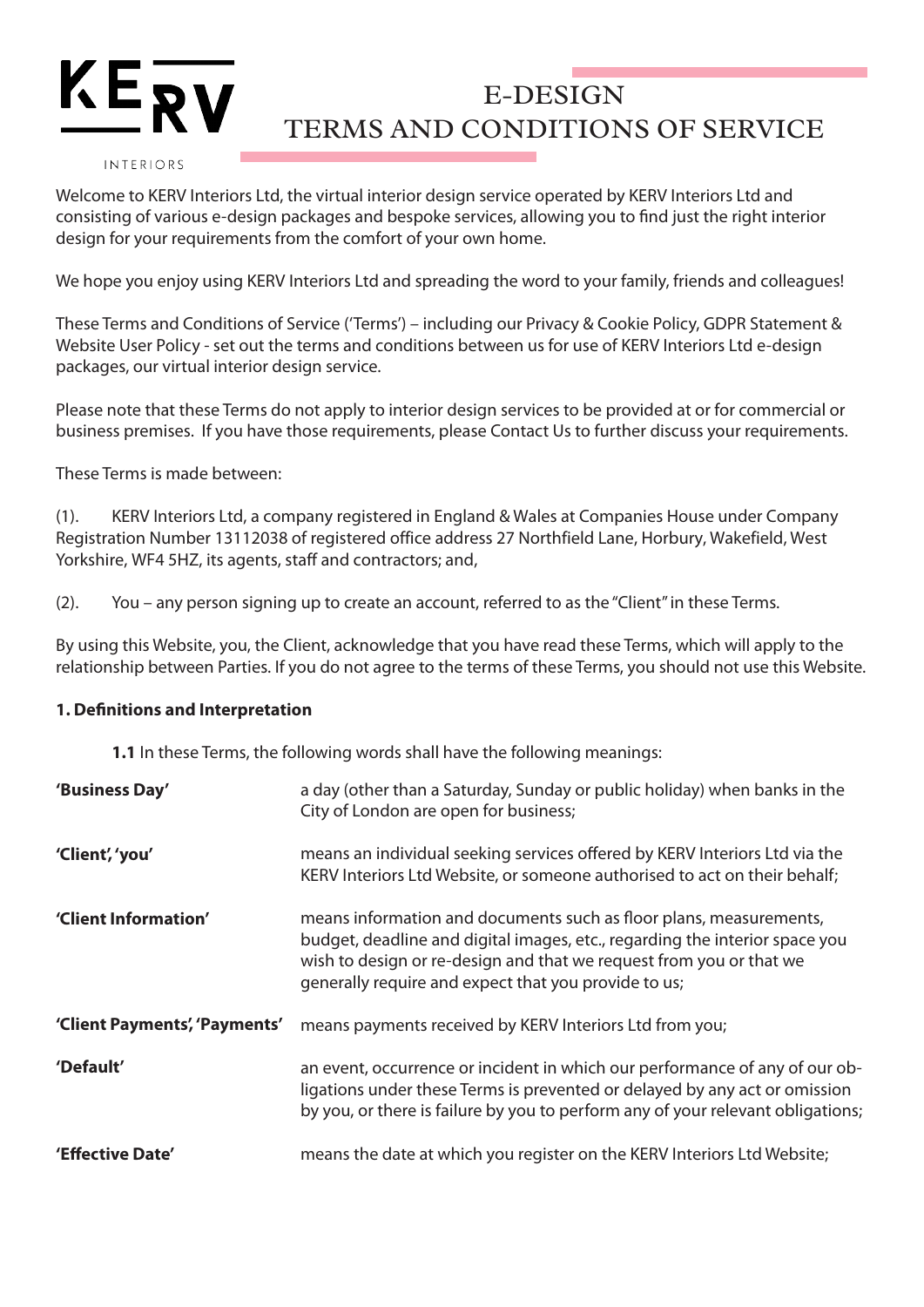| INTERIORS                                  |                                                                                                                                                                                                                                                                                                                                                                                                                                                                                                                                                                                                                                                                              |
|--------------------------------------------|------------------------------------------------------------------------------------------------------------------------------------------------------------------------------------------------------------------------------------------------------------------------------------------------------------------------------------------------------------------------------------------------------------------------------------------------------------------------------------------------------------------------------------------------------------------------------------------------------------------------------------------------------------------------------|
| 'Intellectual Property Rights'             | means all patents, rights to inventions, utility models, copyright and<br>related rights, trademarks, service marks, trade, business and domain names,<br>rights in goodwill or to sue for passing off, unfair competition rights, rights<br>in designs, rights in computer software, database right, moral rights, rights<br>in confidential information (including know-how and trade secrets) and any<br>other intellectual property rights, in each case whether registered or<br>unregistered and including all applications for and renewals or extensions of<br>such rights, and all similar or equivalent rights or forms of protection in any<br>part of the world; |
| 'Price'                                    | means the price payable by you to the KERV Interiors Ltd in respect of the<br>Services;                                                                                                                                                                                                                                                                                                                                                                                                                                                                                                                                                                                      |
| 'KERV Interiors Ltd',<br>'we', 'us', 'our' | refers to KERV Interiors Ltd, a company registered in England & Wales at<br>Companies House under Company Registration Number 13112038 of<br>registered office address 27 Northfield Lane, Horbury, Wakefield, West<br>Yorkshire, WF4 5HZ, its agents, staff and contractors;                                                                                                                                                                                                                                                                                                                                                                                                |
| 'Services'                                 | means services you receive from us;                                                                                                                                                                                                                                                                                                                                                                                                                                                                                                                                                                                                                                          |
| 'Virtual Design Plan'                      | means an interior design plan we produce based on the Client Information;                                                                                                                                                                                                                                                                                                                                                                                                                                                                                                                                                                                                    |
| 'Website'                                  | means KERV Interiors Ltd website at KERV Interiors Ltd or any other domain<br>under our control;                                                                                                                                                                                                                                                                                                                                                                                                                                                                                                                                                                             |
|                                            | 1.2 In these Terms, the following rules of construction will apply:                                                                                                                                                                                                                                                                                                                                                                                                                                                                                                                                                                                                          |

KERV

**1.2.1** clause and Schedule headings will not affect the interpretation of these Terms;

**1.2.2** the Schedules forms part of these Terms and will have effect as if set out in full in the body of these Terms. Any reference to these Terms includes the Schedules. References to clauses and the Schedules are to the clauses and the Schedules of these Terms;

**1.2.3** unless the context otherwise requires, words in the singular will include the plural and in the plural will include the singular;

**1.2.4** a person includes a natural person, corporate or unincorporated body (whether or not having separate legal personality);

**1.2.5** a reference to a party includes its personal representatives, successors or permitted assigns;

**1.2.6** unless the context otherwise requires, a reference to one gender will include a reference to the other genders;

**1.2.7** a reference to a statute or statutory provision is a reference to such statute or statutory provision as amended or re-enacted. A reference to a statute or statutory provision includes any subordinate legislation made under that statute or statutory provision, as amended or re-enacted;

**1.2.8** any obligation on a party not to do something includes an obligation not to allow that thing to be done;

**1.2.9** any phrase introduced by the terms including, include, in particular or any similar expression, will be construed as illustrative and will not limit the sense of the words preceding those terms; and.

**1.2.10** a reference to writing or written includes faxes but not e-mail.

The Parties have agreed to enter into these Terms to regulate the services provided by KERV Interiors Ltd to its clients and agree as follows: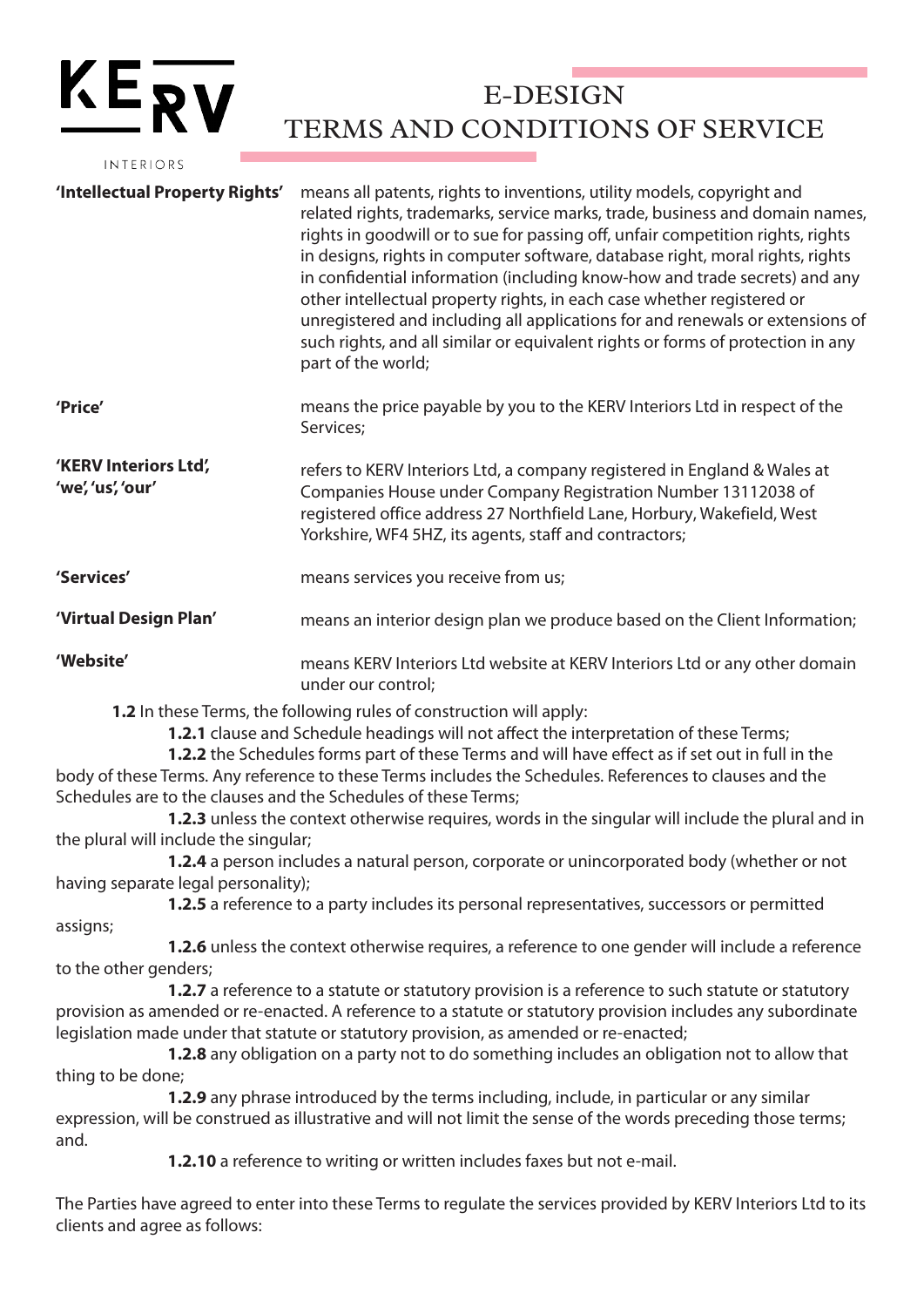#### INTERIORS

 $KE_{\overline{RV}}$ 

### **2. Commencement and Duration**

**2.1** The relationship between KERV Interiors Ltd and Clients is governed by these Terms, effective from the Effective Date.

**2.2** We will provide the Website to you on the terms and provisions set out in these Terms. If you do not agree with these Terms, you should not use the Website.

**2.3** Any illustrations, descriptive matter or advertising issued by us, and any descriptions or graphics contained in KERV Interiors Ltd promotional material (including, among others things, any Website), are issued or published for the sole purpose of giving an approximate idea of the services and Services described in them. They will not form part of these Terms or have any contractual force.

**2.4** The terms of these Terms apply to the exclusion of any other terms that the Parties seek to impose or incorporate, or which are implied by trade, custom, practice or course of dealing.

#### **3. Registration and Payment**

**3.1** Registration with KERV Interiors Ltd is free, subject to satisfactory verification of your email account.

**3.2** We may in our discretion provide an interactive dashboard within the Website which will allow you to create or modify your preferences and display your order history. There may also be access to an online support in whatever form we decide at our discretion.

**3.3** The Website will display information on our Services, including the types of service available, our availability, pricing, and geographic scope and other relevant details. Prices are in pounds sterling and can be varied at any time without notice. Any quotation given is valid for thirty (30) days only (this can be changed if necessary).

**3.4** To order, select one or more of the e-design packages depending on your budget and requirements, enter your personal information when prompted, and then pay. KERV Interiors Ltd reserves the right to engage a commercial payment processor for the purpose of receiving and processing payments from Clients and others, and for holding funds in escrow, where appropriate. Clients may also pay via bank transfer after having a discussion with KERV Interiors Ltd via email to discuss a personalised quote.

**3.5** We may from time-to-time post on our website specifications and requirements for which the standard charging structure for our e-design service is not available.

**3.6** There is no obligation on us to accept a request for Services, at any time or at all. If we do accept such a request, then we will contact you to explain the next steps.

**3.7** We take full payment up front and will only start work on your Virtual Design once Payment and all Client Information have been received. KERV Interiors Ltd expects payment within 1 week of invoicing or via the instant payment gateways via KERV Interiors Ltd website.

**3.8** All sums payable to KERV Interiors Ltd under these Terms are inclusive of amounts in respect of value added tax (VAT) chargeable for the time being at the current rate from time-to-time in force.

**3.9** Penalty interest on late payments shall apply at a rate of eight percent (8%) above the base lending rate of the Bank of England from time-to-time.

**3.10** You will pay all amounts due to KERV Interiors Ltd under these Terms in full without any deduction or withholding and you will not be entitled to assert any credit, set-off or counterclaim against KERV Interiors Ltd in order to justify withholding payment of any such amount in whole or in part.

**3.11** We occasionally make available promotional discounts for e-design packages but these will not be applied retroactively to purchases that have already been made. Furthermore, these are personalised promotions and therefore only for the Client in receipt of the promotion.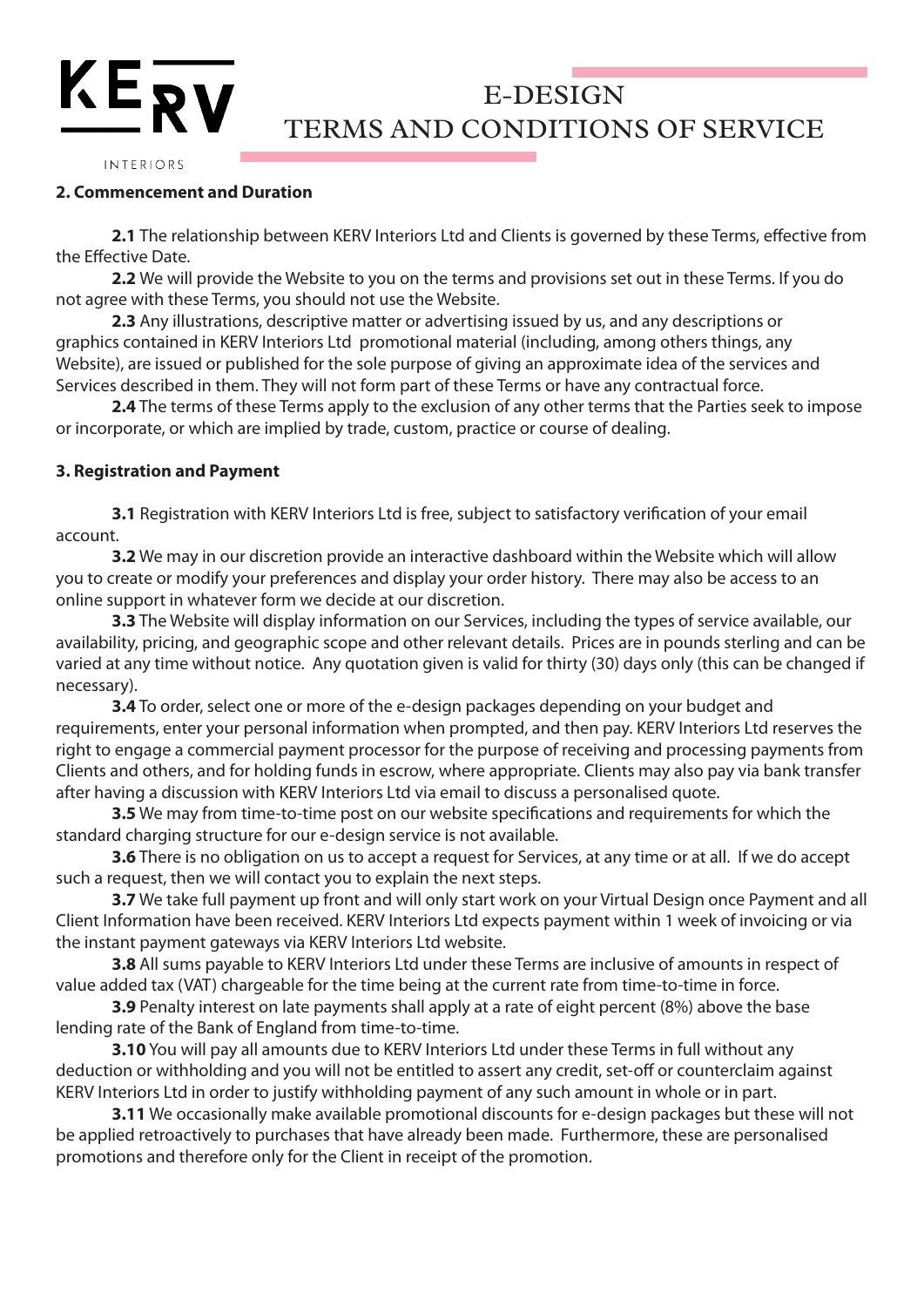## $KE_{\overline{RV}}$ E-DESIGN TERMS AND CONDITIONS OF SERVICE

#### INTERIORS

#### **4. The Online Design Service**

**4.1** Once an e-design package has been selected, we will contact you to request the Client Information, which you should provide to us by e-mail or via our Website. This is your opportunity to set out, in detail, the Services required. Details we may require include (among other things) the location and size of the relevant rooms or spaces, the number and type of rooms of which the interiors are to be designed or redesigned, the style and type(s) of decorating and other aesthetic features required.

**4.2** You warrant and confirm that the Client Information you disclose to us will be sufficient, accurate and complete in every respect.

**4.3** Based on the Client Information, we then curate a Virtual Design, which is a tailored digital design for that specific room or space. You acknowledge and agree that any Virtual Design we produce for you is intended for illustrative purposes only and is not intended to provide an exact specification for an interior design project nor to guarantee specific results, nor will it necessarily comply with any relevant construction laws, regulations or guidance, whether statutory or non-statutory.

**4.4** Where the option of 'revision' is included in a package, this consists of changing eligible items or features originally chosen by the designer. (Cherry package up to one (1) change, Plum package up to two (2) changes & Peach package up to four (4) changes). On receipt of your revision requests, we reserve the right to request payment of additional fees before continuing further work where we are reasonably of the view that your request(s) will involve a substantial material revision to the Virtual Design.

**4.5** Each package offers 'design time' with an allocated e-designer, during which period the e-designer is available by email for support and guidance such as answering questions on fabric choices or offering an opinion on a client's product selection. For the abundance of clarity, 'design time' does not include further substantial design work such as sourcing new products.

**4.6** At all times during the e-design process, you are under an obligation to respond promptly and fully to us. Should contact cease for a continuous period of three (3) months or you fail to provide responses to us that, acting reasonably, we consider to be satisfactory in assisting progression of your e-design, we will regard your project as completed and no further work will be carried out and we also reserve the right to terminate our Services forthwith in those circumstances.

**4.7** We will offer a helpline and will also be contactable by e-mail. Response times will be forty-eight (48) hours GMT from the date and time of contact, or forty-eight (48) hours from the next Business Day, whichever is the later.

**4.8** No design packages include 3D renders of e-designs. Any such requests will be treated as additional works and fees will be provided to you.

**4.9** Our Virtual Design may specify other third party products and services that we reasonably believe may assist in implementing your design needs. We make these recommendations in good faith, but:

 **4.9.1** without offering or implying any warranty as to the fitness of the goods or services provided, a matter on which you should use your own due diligence;

 **4.9.2** we will not be liable for any losses or damages or other adverse financial consequences arising from a breach or failure on the party of a third party contractor. You acknowledge and agree that in regard to contractor and retailer, etc. recommendations in the Virtual Design, KERV Interiors Ltd acts strictly as a third party referrer and not a provider of such trades, goods and services of any kind, and all contractual relations and arrangements concerning the provision of such trades, goods and services are entirely a matter between you and the relevant contractor(s) and/or retailers and others, KERV Interiors Ltd is in no way responsible or liable for the provision of such services, and you indemnify KERV Interiors Ltd entirely in respect of the financial consequences of any breach of contract or breach of duty on the part of you or the third party provider in the provision of your services;

 **4.9.3** KERV Interiors Ltd does not accept any responsibility or liability for any incorrect furniture ordered by you or a third party, or furniture that may be the wrong size, wrong colour or arrive damaged, whether or not ordered by us;.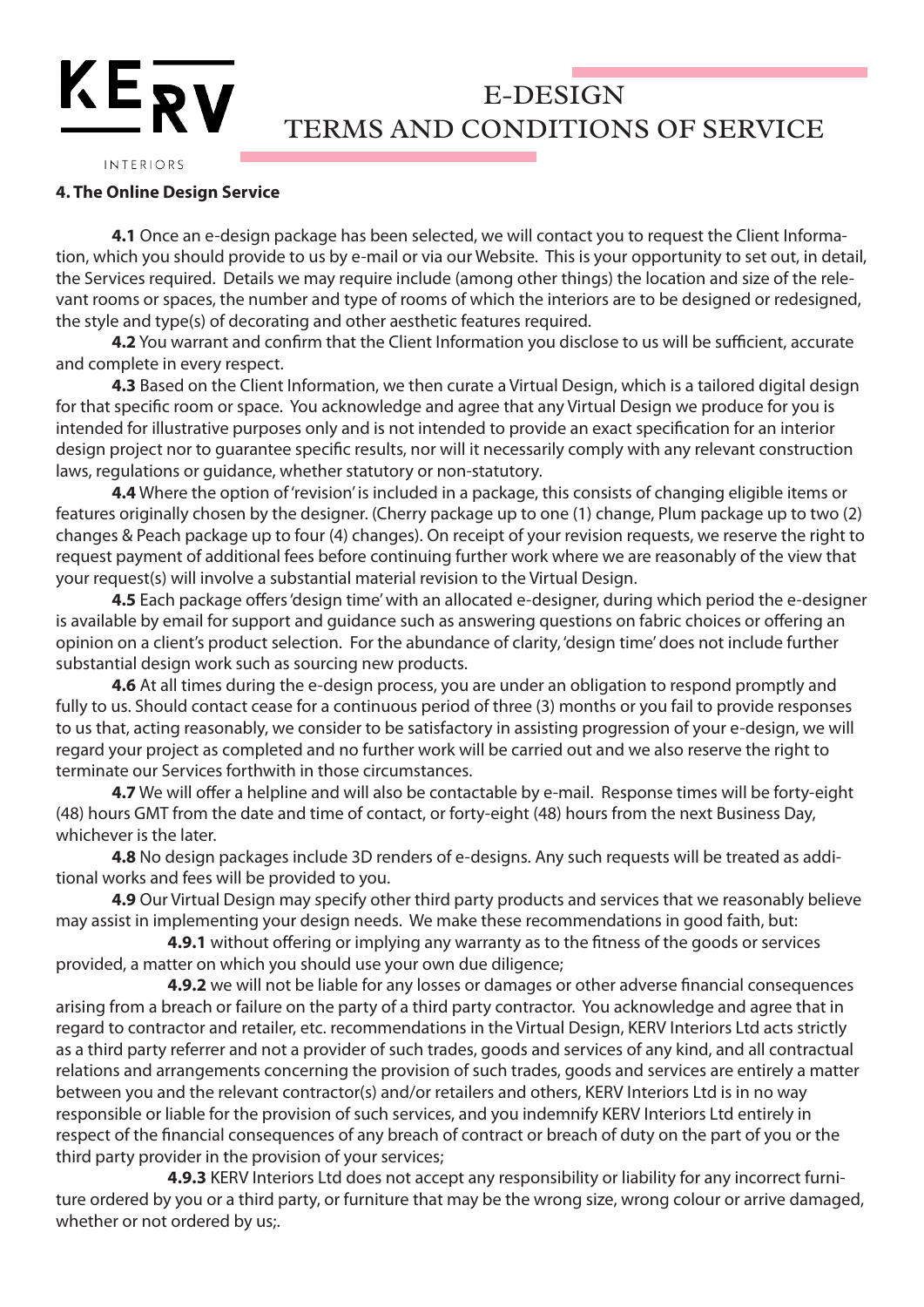INTERIORS

 $KE_{\overline{RV}}$ 

 **4.9.4** KERV Interiors Ltd works on the assumption that all clients check the dimensions of the furniture pieces recommended to them before purchasing. KERV Interiors Ltd will not accept any liability or responsibility for furniture ordered by you that is not to your satisfaction or needs to be returned for any other reason. It is your responsibility to check any product ordered by KERV Interiors Ltd or by you to ensure that the products ordered will pass freely into the room of choice, that they will fit in that room, can be transported via any door, stairs and doorways, and there are no other issues that could add difficulties to delivery or frustrate delivery;

**4.9.5** while KERV Interiors Ltd will reasonably endeavour to ensure that all retail product links provided to you in a Virtual Design are current in order to assist with purchasing the products, there is no guarantee that the furniture or accessories recommended by KERV Interiors Ltd will be available for purchase at all or within a specific time frame defined by you in your brief to us. If prices are provided as part of the e-design recommendation, there is no guarantee that you will find the article at the same price when you seek to order it; and,

 **4.9.6** we reserve the right to maintain commercial partnerships and affiliate relationships with these third party goods and services providers.

**4.10** Time shall not be of the essence in the rendering of the Services under these Terms.

## **5. Cancellations and Refunds**

You may cancel our Services within ten (10) days of the Effective Date by notifying us via email, which case you will be refunded the Client Payment less a sum that reasonably reflects the value of our Services already provided up to date of cancellation. If the cancellation request is received more than ten (10) days after the Effective Date, you will not be entitled to a refund.

## **6. Your Warranties and Obligations**

- **6.1** You warrant that:
	- **6.1.1** you are 18 years of age or older;
	- **6.1.2** you are a human, and not a computer service or automated "bot";
	- **6.1.3** you have provided accurate and valid information requested during the registration

### process;

**6.1.4** you will use the Website only for lawful purposes;

**6.1.5** during your use of the Website you will not create, transmit, distribute,

or store material that violates a trademark, copyright, trade secret, or other intellectual property rights of others; violates the privacy, publicity, or other personal rights of others; impair the privacy of communications; generate obscene, offensive, or inappropriate content; causes technical disturbances to the Website, including, but not limited to, introduction of viruses, worms, or other destructive mechanisms; create or send verbal, physical, written or other abuse (including threats of abuse or retribution) to KERV Interiors Ltd or any employee, member, or officer of KERV Interiors Ltd.

**6.2** In using the Website, you must not breach any laws in your jurisdiction, including but not limited to any copyright laws.

**6.3** You are prohibited from violating, or attempting to violate, the security of the Website.

**6.4** You agree not to reproduce, duplicate, copy, sell, resell or exploit any portion of the Website, use of the Website, or access to the Website without the express written permission of KERV Interiors Ltd.

**6.5** You understand that KERV Interiors Ltd uses third party vendors and hosting partners to provide the necessary hardware, software, networking, storage, and other technology required to run the Website. If your bandwidth usage on the Website significantly exceeds the average bandwidth usage of the Website, as determined by KERV Interiors Ltd, we reserve the right to limit your bandwidth to the Website.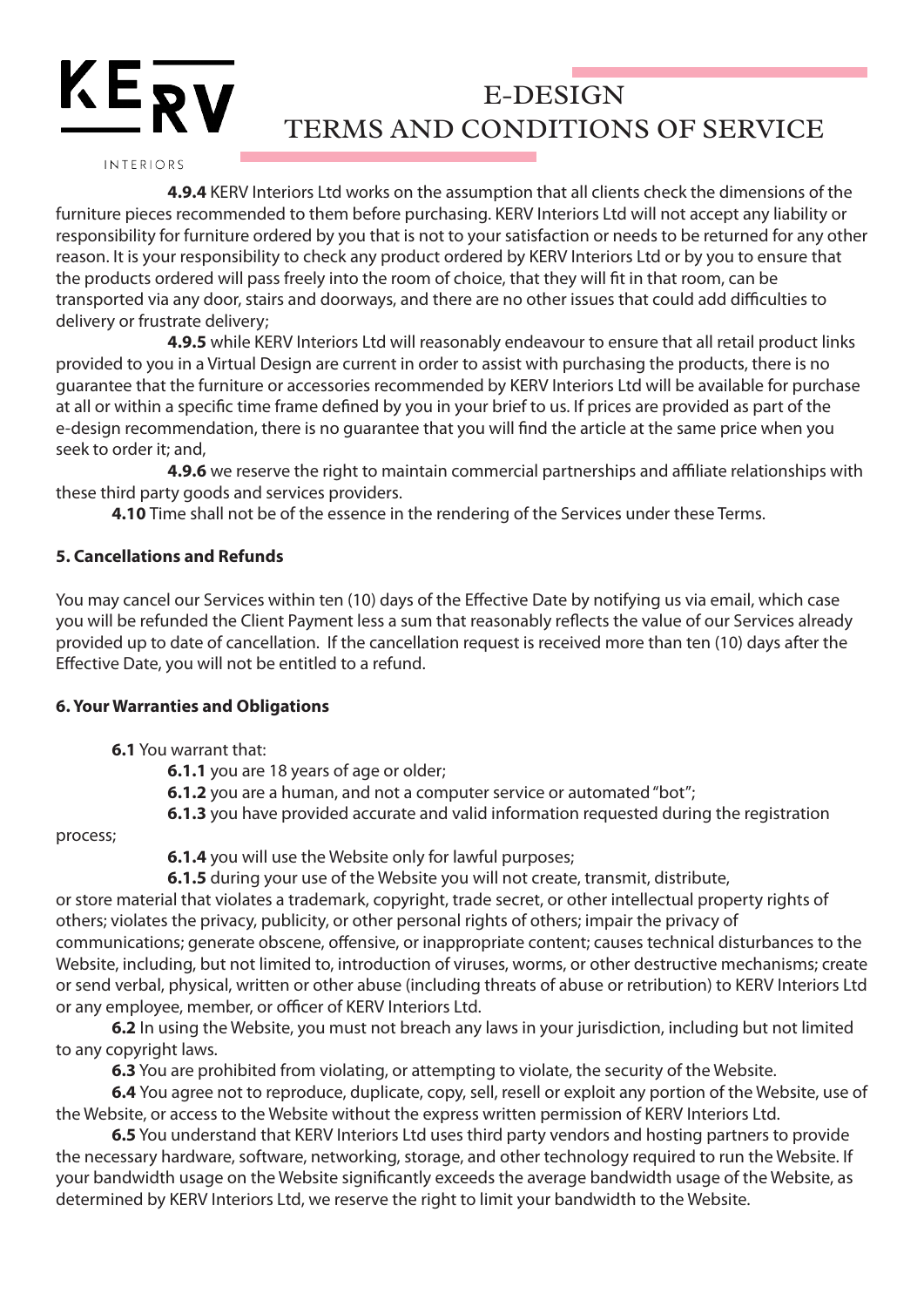## INTERIORS

 $KE_{\overline{RV}}$ 

**6.6** If the event of Default:

 **6.6.1** KERV Interiors Ltd will, without limiting its other rights or remedies, have the right to: **6.6.1.1** suspend your access to the Website until you remedy the Default to KERV

Interiors Ltd satisfaction; and,

**6.6.1.2** to rely on the Default to relieve it from the performance of any of its obligations to the extent the Default prevents or delays KERV Interiors Ltd performance of any of its obligations;

 **6.6.2** KERV Interiors Ltd will not be liable for any costs or losses sustained or incurred by you arising directly or indirectly from KERV Interiors Ltd failure to perform, or delay in performing, any obligation; and,

 **6.6.3** you will reimburse KERV Interiors Ltd on written demand for any costs or losses sustained or incurred by KERV Interiors Ltd arising directly or indirectly from the Default.

## **7. Registration and Linking**

**7.1** Each registration for KERV Interiors Ltd Services is for a single Client only. KERV Interiors Ltd does not permit you to share your Client name and password with any other person outside of the KERV Interiors Ltd Website. Responsibility for the security of any passwords issued rests solely with you.

**7.2** If you would like to link to the Website or Website, or both, you may only do so on the basis that it links to, but does not replicate, Website or Website, as the case may be, and subject to the following conditions:

 **7.2.1** you do not remove, distort or otherwise alter the size or appearance of the KERV Interiors Ltd name or logo;

 **7.2.2** you do not create a frame or any other browser or border environment around the Website/Website;

 **7.2.3** you do not in any way imply that KERV Interiors Ltd is endorsing any products or services other than our own;

 **7.2.4** you do not misrepresent your relationship with KERV Interiors Ltd nor present any other false information about KERV Interiors Ltd;

 **7.2.5** you do not otherwise use the name KERV Interiors Ltd or any trademarks displayed on our Website/Website, or any other services we may provide, without the express written permission from KERV Interiors Ltd;

**7.2.6** you do not link from a website that is not owned by you; and,

 **7.2.7** your website does not contain content that is distasteful, offensive or controversial, infringes any intellectual property rights or other rights of any other person or otherwise does not comply with all applicable laws and regulations.

## **8. Intellectual Property Rights**

**8.1** As between KERV Interiors Ltd and the Client, all Intellectual Property Rights in or arising out of or in connection with the Website will be owned by KERV Interiors Ltd. Subject to clause 8.2 below, KERV Interiors Ltd licenses all such rights to the Client on a non-exclusive, worldwide basis to such extent as is necessary to enable you to make reasonable use of the Website and our Services, save that certain third party rights are reserved. For example, product photographs used in mood boards are copyrighted to their respective owners. If our Services are cancelled or terminated, this licence will automatically terminate.

**8.2** The Client acknowledges that, in respect of any third party Intellectual Property Rights, the Client's use of any such Intellectual Property Rights is conditional on KERV Interiors Ltd obtaining a written licence from the relevant licensor on such terms as will entitle KERV Interiors Ltd to license such rights to the Client.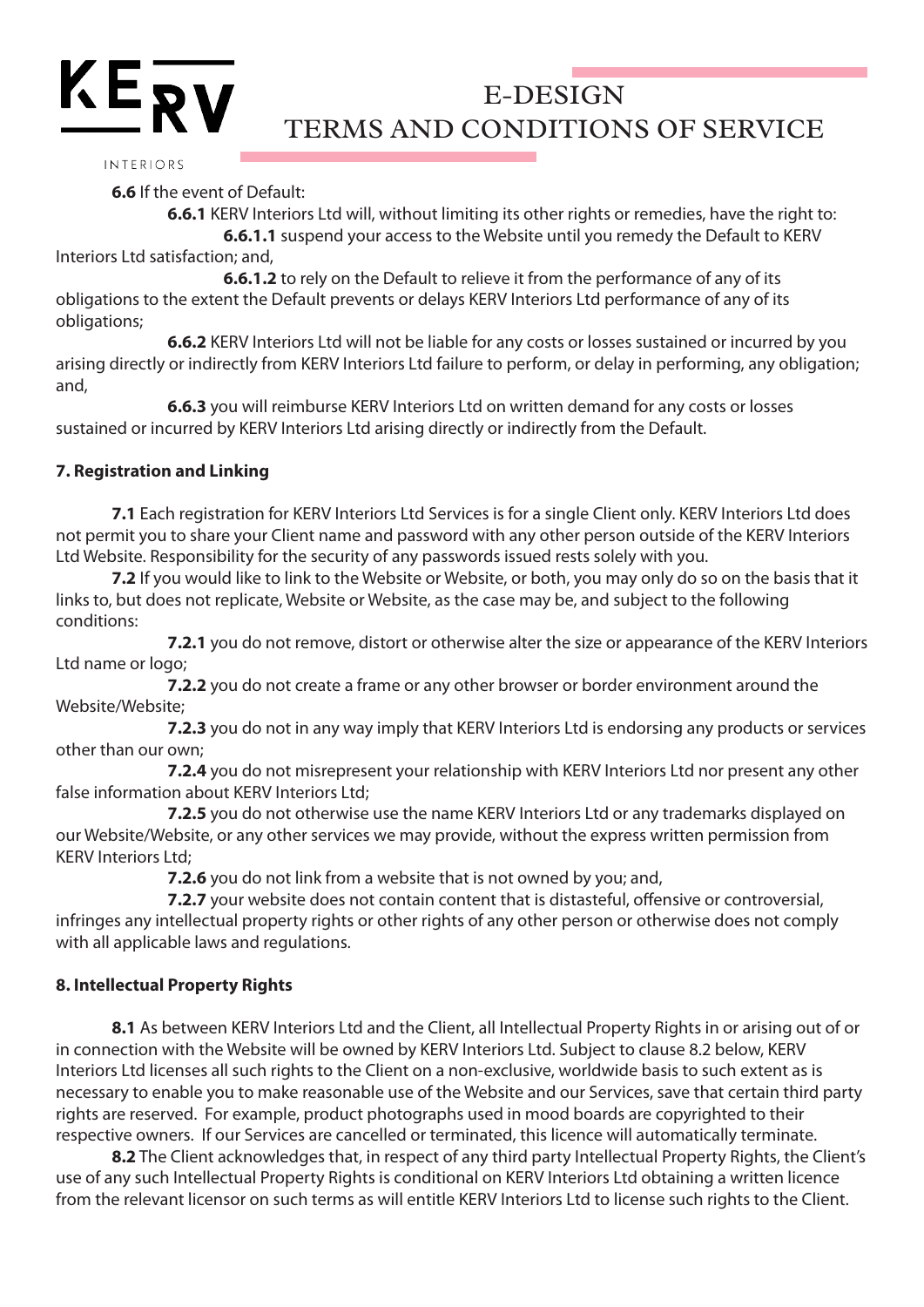## INTERIORS

 $KE_{\overline{RV}}$ 

**8.3** The Client hereby warrants that any data, information, images or other content which it uploads to the Website will not infringe the Intellectual Property Rights of any third party or otherwise not comply with all applicable laws and regulations. The Client will indemnify KERV Interiors Ltd against all liabilities, costs, expenses, damages and losses (including any direct, indirect or consequential losses, loss of profit, loss of reputation and all interest, penalties and legal and other professional costs and expenses) suffered or incurred by KERV Interiors Ltd arising out of or in connection with any breach by the Client of this clause 8.3.

### **9. Transmissions**

**9.1** Any material which the Client uploads, transmits or posts to the KERV Interiors Ltd Website will be considered non-confidential and non-proprietary. KERV Interiors Ltd will have no obligations with respect to such material. KERV Interiors Ltd and its designers will be free to copy, disclose, distribute, incorporate and otherwise use such material and all data, images, sounds, text and other things embodied therein for any and all commercial or non-commercial purposes.

**9.2** The Client is prohibited from uploading, posting or transmitting to or from the Website any material which is technically harmful (including, without limitation, computer viruses, logic bombs, Trojan horses, worms, harmful components, corrupted data or other malicious software or harmful data).

### **10. Confidentiality**

**10.1** A party (Receiving Party) will keep in strict confidence all technical or commercial know-how, processes or initiatives which are of a confidential nature and have been disclosed to the Receiving Party by the other party (Disclosing Party), its employees, agents or subcontractors, and any other confidential information concerning the Disclosing Party's business or its products or its services which the Receiving Party may obtain.

**10.2** The Receiving Party will restrict disclosure of such confidential information to such of its employees, agents or subcontractors as need to know it for the purpose of discharging the Receiving Party's obligations under these Terms, and will ensure that such employees, agents or subcontractors are subject to obligations of confidentiality corresponding to those which bind the Receiving Party.

**10.3** This clause 10 will survive termination of these Terms.

## **11. Disclaimer**

**11.1** KERV Interiors Ltd is not responsible for any incorrect or inaccurate content posted on the Website. The Website may be temporarily unavailable from time-to-time for maintenance or other reasons. KERV Interiors Ltd assumes no responsibility for any error, omission, interruption, deletion, defect, delay in operation or transmission, communications line failure, theft or destruction or unauthorised access to, or alteration of, Client communications. KERV Interiors Ltd is not responsible for any problems or technical malfunction of any telephone network or lines, computer online systems, servers or providers, computer equipment, software, failure of email or players on account of technical problems or traffic congestion on the Website, including injury or damage to Clients or to any other person's computer related to or resulting from use of the Service.

**11.2** KERV Interiors Ltd does not warrant that (i). the Service will meet your specific requirements, (ii). the Service will be uninterrupted, timely, secure, or error-free, (iii). the results that may be obtained from the use of the service will be accurate or reliable, (iv). the quality of any products, services, information, or other material purchased or obtained by you through the service will meet your expectations, and (v). any errors in the Service will be corrected. The Service is provided "as-is" and KERV Interiors Ltd disclaims all warranties, whether expressed or implied, including without limitation implied warranties of title, merchantability, fitness for a particular purpose or non-infringement. KERV Interiors Ltd cannot guarantee and does not promise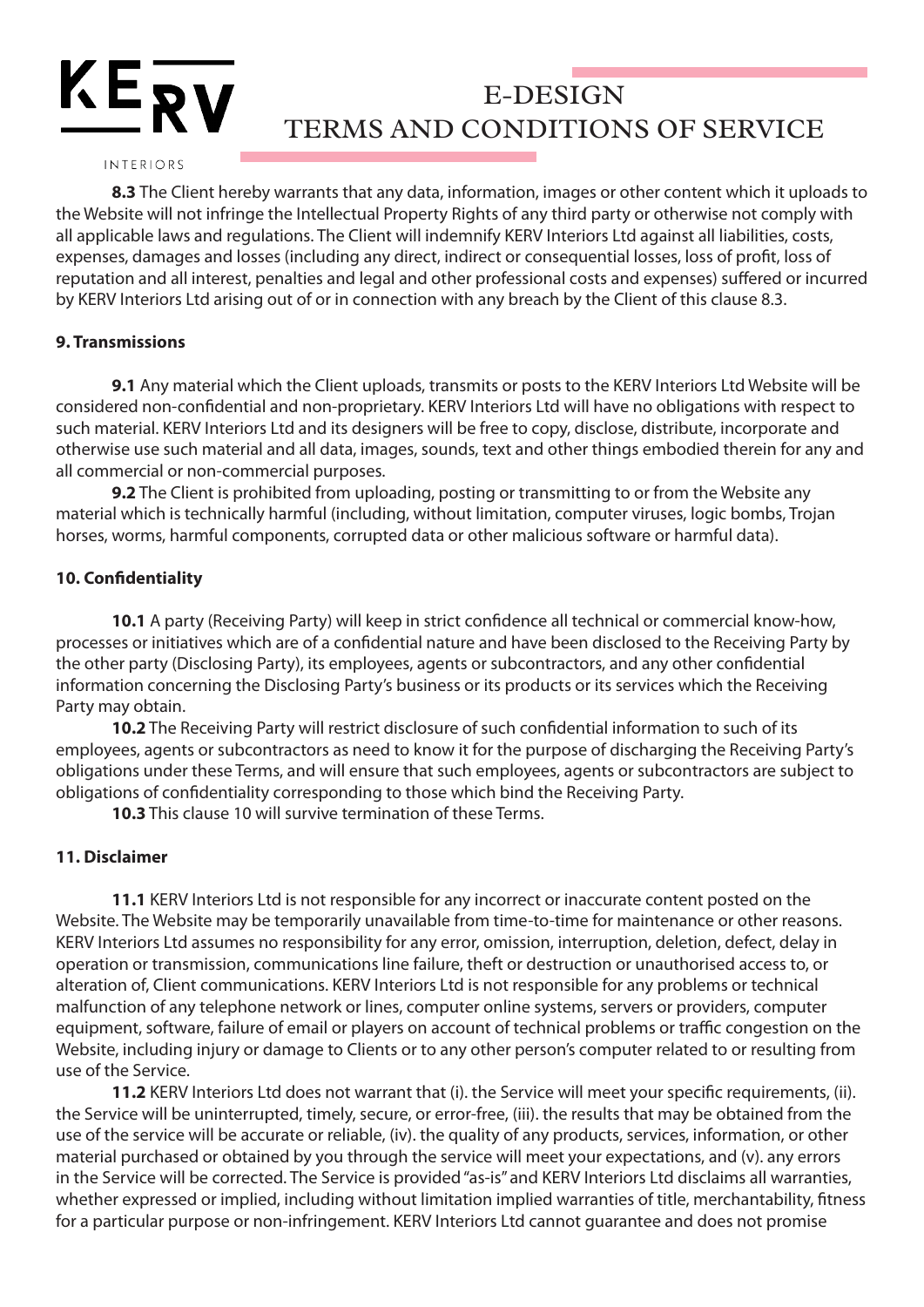#### INTERIORS

KERV

specific results from use of the Service. Except in jurisdictions where such provisions are restricted, in no event will KERV Interiors Ltd or any of KERV Interiors Ltds business associates (which for the purposes of these terms will include suppliers, advertisers, referrers, etc.) be liable to your or any third person for any indirect, consequential, exemplary, incidental, special or punitive damages, including also lost profits arising your use of the Service, even if KERV Interiors Ltd has been advised of the possibility of such damages.

## **12. Limitation of Liability**

**12.1** Nothing in these Terms will limit or exclude KERV Interiors Ltd's liability for:

 **12.1.1** death or personal injury caused by its negligence or the negligence of its employees, agents or subcontractors; or,

**12.1.2** fraud or fraudulent misrepresentation.

**12.2** Subject to clause 12.1 above:

**12.3** You acknowledge and agree that:

 **12.3.1** KERV Interiors Ltd Online Design is a virtual interior design, not a traditional interior design service, and we do not offer or imply the warranties and representations that would normally accompany a professional service;

 **12.3.2** where we discuss your specific design needs, this should not be treated as advice, but guidance and for information only;

 **12.3.3** while reasonable efforts are made to ensure our Virtual Design matches your needs, the Virtual Design (and any plans, specifications, lists, information and documentation whatsoever it contains) is for illustrative purposes only and not to be relied on; and,

 **12.3.4** at all times you must rely on your own due diligence in evaluating and seeking to implement the Virtual Design.

**12.4** You acknowledge that:

 **12.4.1** KERV Interiors Ltd will under no circumstances whatsoever be liable to the Client, whether in contract, tort (including negligence), breach of statutory duty, or otherwise, for any loss of profit, loss of sales or business, loss of agreements or contracts, loss of or damage to goodwill, loss of use or corruption of software, data or information or any indirect or consequential loss arising under or in connection with these Terms;

 **12.4.2** KERV Interiors Ltd will under no circumstances be liable if for any reason the Website is unavailable at any time or for any period. Access to the Website may be suspended temporarily and without notice in the case of system failure, maintenance or repair or for reasons beyond KERV Interiors Ltd's control; and,

 **12.4.3** KERV Interiors Ltd's total liability to the Client in respect of all other losses arising under or in connection with these Terms, whether in contract, tort (including negligence), breach of statutory duty, or otherwise, will in no circumstances exceed the lower of ONE HUNDRED POUNDS (£100) or the Client Payment for the corresponding Service.

**12.5** This clause 12 will survive termination of these Terms.

## **13. Indemnity**

You agree to indemnify and hold KERV Interiors Ltd, its subsidiaries, affiliates, officers, agents, and other partners and employees, harmless from any loss, liability, claim, or demand, including reasonable legal fees, made by any third party due to or arising out of your use of the Website in breach of these Terms or your breach of any law or the rights of a third party.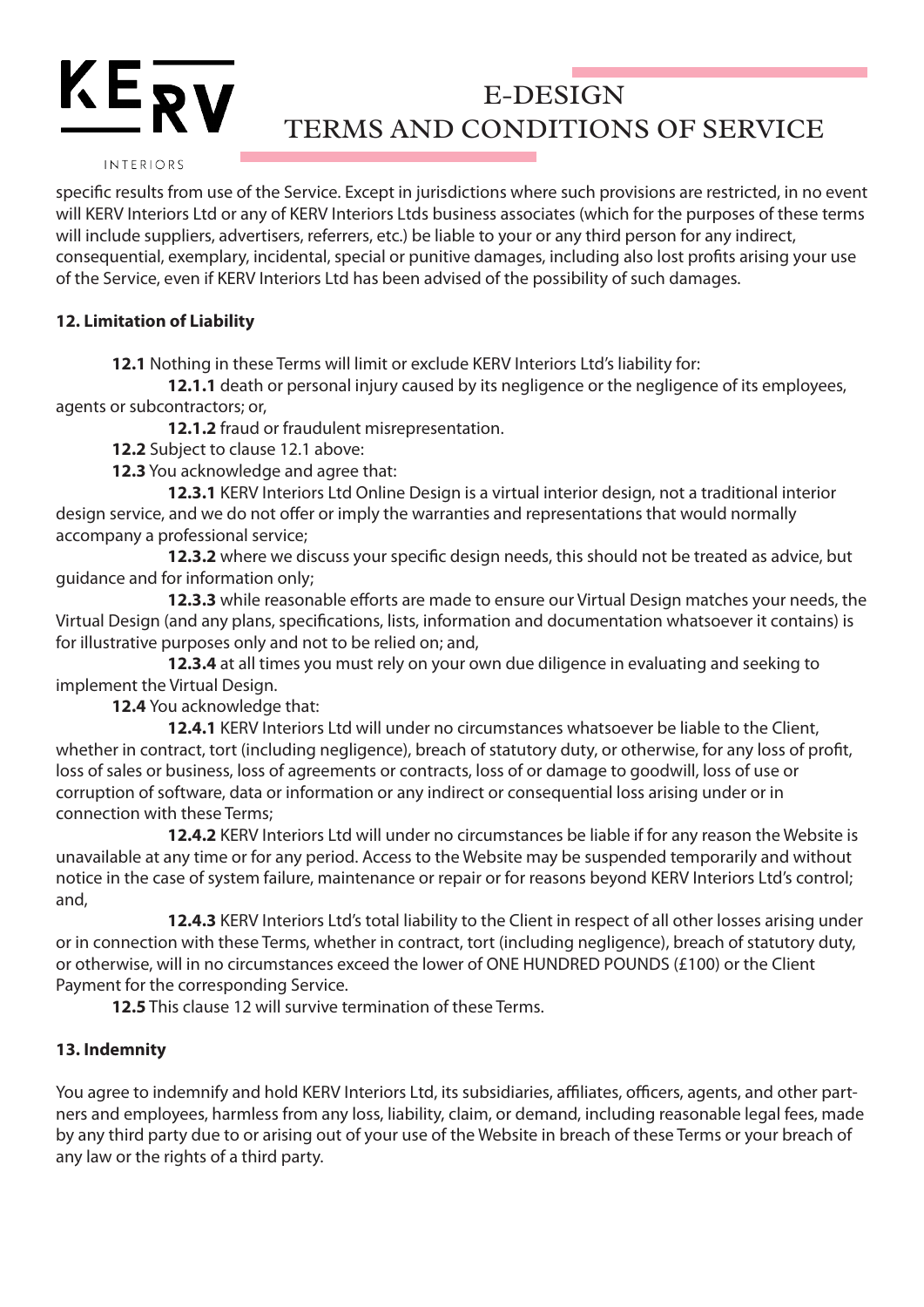#### INTERIORS

 $KE_{\overline{RV}}$ 

### **14. Customer Data**

**14.1** The Parties acknowledge that with regards to their relationship and all the data, including but not limited to customer data, KERV Interiors Ltd is the Data Controller and Data Processor, such meaning been given to them under the Data Protection Act 1988.

**14.2** KERV Interiors Ltd will not use any data collected through the Services for any purpose other than the fulfilment of, and marketing and promotion of, the Services.

**14.3** KERV Interiors Ltd will retain your data for as long as is necessary, and for a period of up to six (6) years following closure or termination of your account. We may:

 **14.3.1** share your customer data with third party service providers for the purpose of fulfilling its Services, including (among other things) account administration and informing you about KERV Interiors Ltd's services in the future;

 **14.3.2** use cookies in the Website, and you may also have the option of activating and deactivating (as the case may be) cookies through your browser.

**14.4** This clause 14 shall survive the cancellation, termination or expiry of the Services.

## **15. Cancelling Your Account**

**15.1** Accounts can be cancelled in the Website by a Client at any time by completing the cancellation process. This will mean:

**15.1.1** your account will be deactivated and can no longer be accessed;

**15.1.2** your account will no longer be charged;

**15.1.3** all of your rights granted under these Terms will immediately come to an end; and,

**15.1.4** all of your data and content may be deleted from our systems (on request).

**15.2** We provide no guarantee that your content can be recovered once your account is cancelled. We are not liable for any loss or damage following, or as a result of, cancellation of your account, and it is your responsibility to ensure that any content or data which you require is backed-up or replicated before cancellation.

### **16. Termination**

**16.1** Without limiting its other rights or remedies, each party may terminate these Terms with immediate effect by giving written notice to the other party if:

 **16.1.1** the other party commits a material breach of these Terms and (if such a breach is remediable) fails to remedy that breach within seven (7) days of that party being notified in writing of the breach;

 **16.1.2** the other party suspends, or threatens to suspend, payment of its debts or is unable to pay its debts as they fall due or admits inability to pay its debts or (being a company) is deemed unable to pay its debts within the meaning of section 123 of the Insolvency Act 1986 or (being an individual) is deemed either unable to pay its debts or as having no reasonable prospect of so doing, in either case, within the meaning of section 268 of the Insolvency Act 1986 or (being a partnership) has any partner to whom any of the foregoing apply;

 **16.1.3** the other party commences negotiations with all or any class of its creditors with a view to rescheduling any of its debts, or makes a proposal for or enters into any compromise or arrangement with its creditors other than (where a company) for the sole purpose of a scheme for a solvent amalgamation of that other party with one or more other companies or the solvent reconstruction of that other party;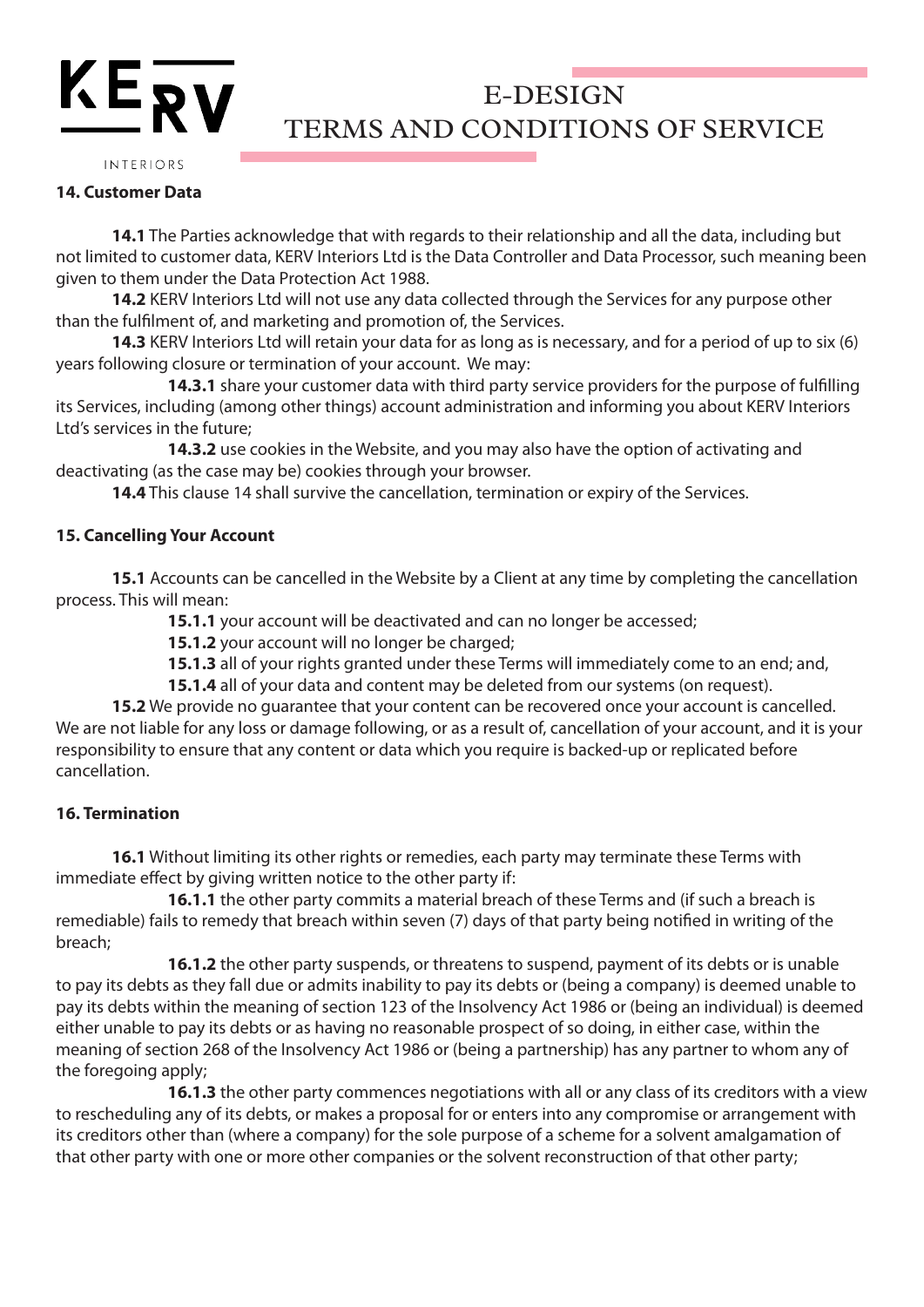INTERIORS

 **16.1.4** a petition is filed, a notice is given, a resolution is passed, or an order is made, for or in connection with the winding up of that other party (being a company) other than for the sole purpose of a scheme for a solvent amalgamation of that other party with one or more other companies or the solvent reconstruction of that other party;

**16.1.5** the other party (being an individual) is the subject of a bankruptcy petition or order;

 **16.1.6** a creditor or encumbrancer of the other party attaches or takes possession of, or a distress, execution, sequestration or other such process is levied or enforced on or sued against, the whole or any part of its assets and such attachment or process is not discharged within fourteen (14) days;

**16.1.7** an application is made to court, or an order is made, for the appointment of an administrator or if a notice of intention to appoint an administrator is given or if an administrator is appointed over the other party (being a company);

 **16.1.8** a floating charge holder over the assets of that other party (being a company) has become entitled to appoint or has appointed an administrative receiver;

 **16.1.9** a person becomes entitled to appoint a receiver over the assets of the other party or a receiver is appointed over the assets of the other party;

 **16.1.10** any event occurs or proceeding is taken with respect to the other party in any jurisdiction to which it is subject that has an effect equivalent or similar to any of the events mentioned in clause 16.1.2 to clause 16.1.9 (inclusive);

 **16.1.11** the other party suspends or ceases, or threatens to suspend or cease, to carry on all or a substantial part of its business; or,

 **16.1.12** the other party (being an individual) dies or, by reason of illness or incapacity (whether mental or physical), is incapable of managing his own affairs or becomes a patient under any mental health legislation.

**16.2** Without limiting its other rights or remedies, KERV Interiors Ltd will have the right to suspend provision of the Services under these Terms or any other agreement between the Parties if the Client becomes subject to any of the events listed in clause 16.1.2 to clause 16.1.9, or KERV Interiors Ltd reasonably believes that the Client is about to become subject to any of them, or if the Client fails to pay any amount due under these Terms on the due date for payment.

## **17. Consequences of Termination**

On termination of the Services for any reason:

**17.1** the accrued rights, remedies, obligations and liabilities of the parties as at expiry or termination will not be affected, including the right to claim damages in respect of any breach of these Terms which existed at or before the date of termination or expiry; and,

**17.2** clauses which expressly or by implication have effect after termination will continue in full force and effect.

## **18. Force Majeure**

**18.1** For the purposes of these Terms, Force Majeure Event means an event beyond the reasonable control of KERV Interiors Ltd including but not limited to strikes, lock-outs or other industrial disputes (whether involving the workforce of KERV Interiors Ltd or any other party), failure of a utility service or transport network, act of God, war, riot, civil commotion, malicious damage, pandemics such as Covid-19, compliance with any law or governmental order, rule, regulation or direction, accident, breakdown of plant or machinery, fire, flood, storm or default of KERV Interiors Ltd or subcontractors.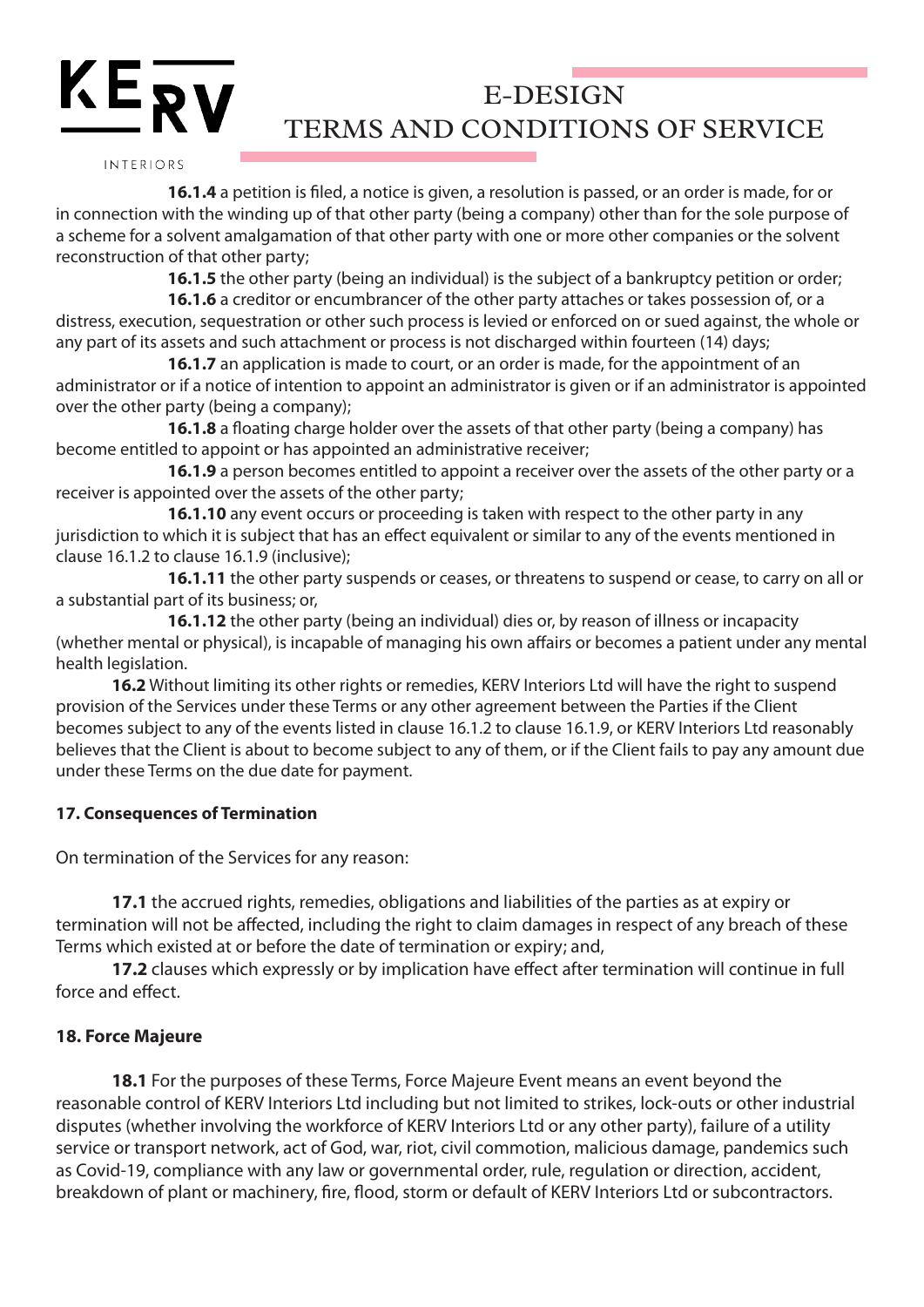INTERIORS

 $KE_{\bf RV}$ 

#### **19. General Provisions**

## **19.1** Assignment and Subcontracting.

 **19.1.1** KERV Interiors Ltd may at any time assign, transfer, charge, subcontract or deal in any other manner with all or any of its rights under the agreement and may subcontract or delegate in any manner any or all of its obligations under the agreement to any third party or agent.

 **19.1.2** The Client will not, without the prior written consent of KERV Interiors Ltd, assign, transfer, charge, subcontract or deal in any other manner with all or any of its rights or obligations under the agreement.

**19.2** Notices.

 **19.2.1** Any notice or other communication required to be given to a party under or in connection with these Terms will be in writing and will be delivered to the other party personally or sent by prepaid first-class post, recorded delivery or by commercial courier, at its registered office (if a company) or (in any other case) its principal place of business, or sent by fax to the other party's main fax number.

 **19.2.2** Any notice or other communication will be deemed to have been duly received if delivered personally, when left at the address referred to above or, if sent by pre-paid first-class post or recorded delivery, at 9.00 am on the second Business Day after posting, or if delivered by commercial courier, on the date and at the time that the courier's delivery receipt is signed, or if sent by fax, on the next Business Day after transmission.

 **19.2.3** This clause 19.2 will not apply to the service of any proceedings or other documents in any legal action. For the purposes of this clause, "writing" will not include emails and for the avoidance of doubt notice given under these Terms will not be validly served if sent by email.

**19.3** Waiver.

 **19.3.1** A waiver of any right under these Terms is only effective if it is in writing and will not be deemed to be a waiver of any subsequent breach or default. No failure or delay by a party in exercising any right or remedy under the agreement or by law will constitute a waiver of that or any other right or remedy, nor preclude or restrict its further exercise. No single or partial exercise of such right or remedy will preclude or restrict the further exercise of that or any other right or remedy.

## **19.4** Severance.

 **19.4.1** If a court or any other competent authority finds that any provision of these Terms (or part of any provision) is invalid, illegal or unenforceable, that provision or part-provision will, to the extent required, be deemed deleted, and the validity and enforceability of the other provisions of these Terms will not be affected.

 **19.4.2** If any invalid, unenforceable or illegal provision of these Terms would be valid, enforceable and legal if some part of it were deleted, the provision will apply with the minimum modification necessary to make it legal, valid and enforceable.

**19.5** KERV Interiors Ltd reserves the right to revise and amend these Terms from time-to-time to reflect changes in market conditions affecting our business, changes in technology, changes in payment methods, changes in our Services offered, changes in relevant laws and regulatory requirements and changes in our system's capabilities, so please review our terms regularly.

#### **19.6** No Partnership or Agency.

Nothing in these Terms is intended to, or will be deemed to, constitute a partnership or joint venture of any kind between any of the parties, nor constitute any party the agent of another party for any purpose. No party will have authority to act as agent for, or to bind, the other party in any way.